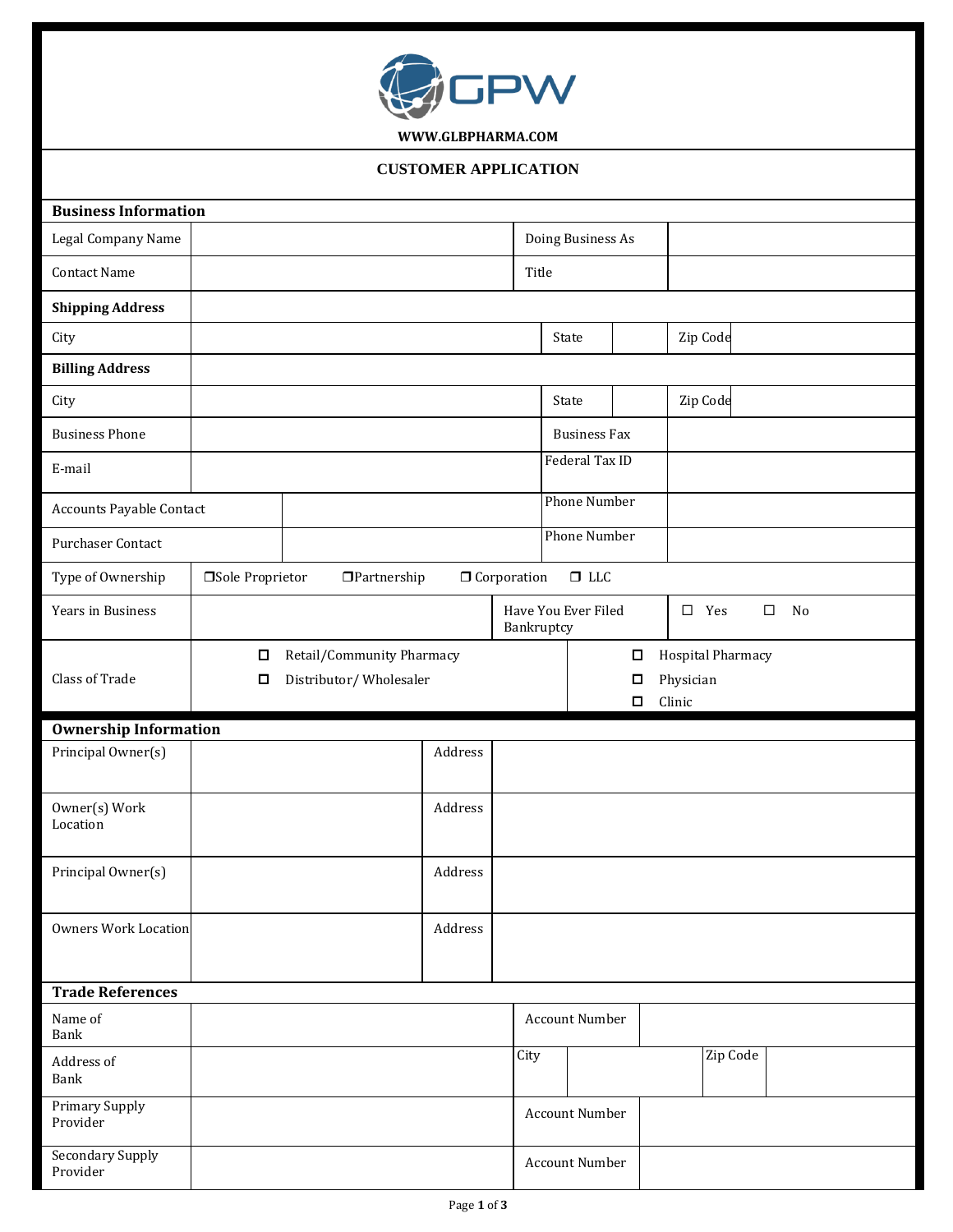Has the facility operated under any different names? If so, what are they?

Does your facility hold other licenses or certificates? If so, what/where are they?

Has the individual owner, corporation, officers, or any partner been disciplined by any state licensing board or federal drug entity? If yes, submit documentation describing the discipline.

Is the Owner the Pharmacist in Charge (PIC)? If not, who is the Pharmacist in Charge? (Provide a copy of the Pharmacist in Charge License)

Is the facility currently part of any government program such as but not limited to 340B? If so explain.

Has the Owner ever been convicted of a Felony or Misdemeanor? If so, please explain.

Are there any currently pending criminal or administrative actions against the facility, license, or an individual working within the facility? If so, please explain.

**Additional Information required** (please attach these documents to this application):  $\square$  State Pharmacy License  $\square$  DEA License  $\square$  Resale/Tax Exemption Certificate  $\Box$  Federal Tax ID- form CP575 (or equivalent) $\Box$  Articles of Incorporation  $\Box$  Voided Check

 $\Box$  Pharmacist in Charge License

By Signing below and in consideration for our extending you credit, you agree as follows:

- 1.You acknowledge that all information provided herein is accurate and that we are relying on your providing this information to extend you credit. Moreover, you give permission for Global Pharmacy Wholesale, to verify any or all this information and for all third parties to release credit information to Global Pharmacy Wholesale; If it is a company you are signing on behalf of, you acknowledge that you are authorized party binding the company and if you the principal of said company you agree to be bound personally as joint and several.
- 2.You agree to execute on behalf of yourself or the Company an ACH Agreement, Personal Guarantee, Supply Agreement and a Security Agreement (if necessary) in the form attached and you acknowledge that your failure to pay herein shall constitute a
- breach of the Said agreements which are integrated as part of this agreement.<br>3. All invoices are due 10<sup>th</sup> and 25<sup>th</sup> of the month. All past due accounts over 30 days will be assessed a 1.5% finance charge each month (or at the highest rate applicable under the law of your state) on the remaining balance. In case of default, you agree to pay all reasonable collection costs and/or attorney fees.
- 4. You agree that in case a dispute arises where we are compelled to sue for any deficiency in your account, you agree that suit can be brought in Wayne County Circuit Court or the Federal District Court for Eastern District of Michigan.
- 5.You understand and agree that you will have 48 hours from the date of the delivery to challenge any pricing or quantity matters located on the invoice. Should you fail to do so within the 48-hour period, there is a presumption that the invoice is accurate, and you waive any right to further action on said invoice.
- 6.I consent to receive fax advertisements from Global Pharmacy Wholesale. I understand that I may opt out at any time by contacting Global Pharmacy Wholesale by phone at 313-436-1078, by fax at 855-710-7170, or by email a[t](mailto:compliance@glbpharma.com) [compliance@glbpharma.com.](mailto:compliance@glbpharma.com)
- 7.I attest that the information provided on this application is true. Under penalties of perjury, I declare that I have read the foregoing and that the facts stated here are true.

| <b>Signature</b>  | <b>Date</b>  |  |
|-------------------|--------------|--|
| <u>Print Name</u> | <b>Title</b> |  |